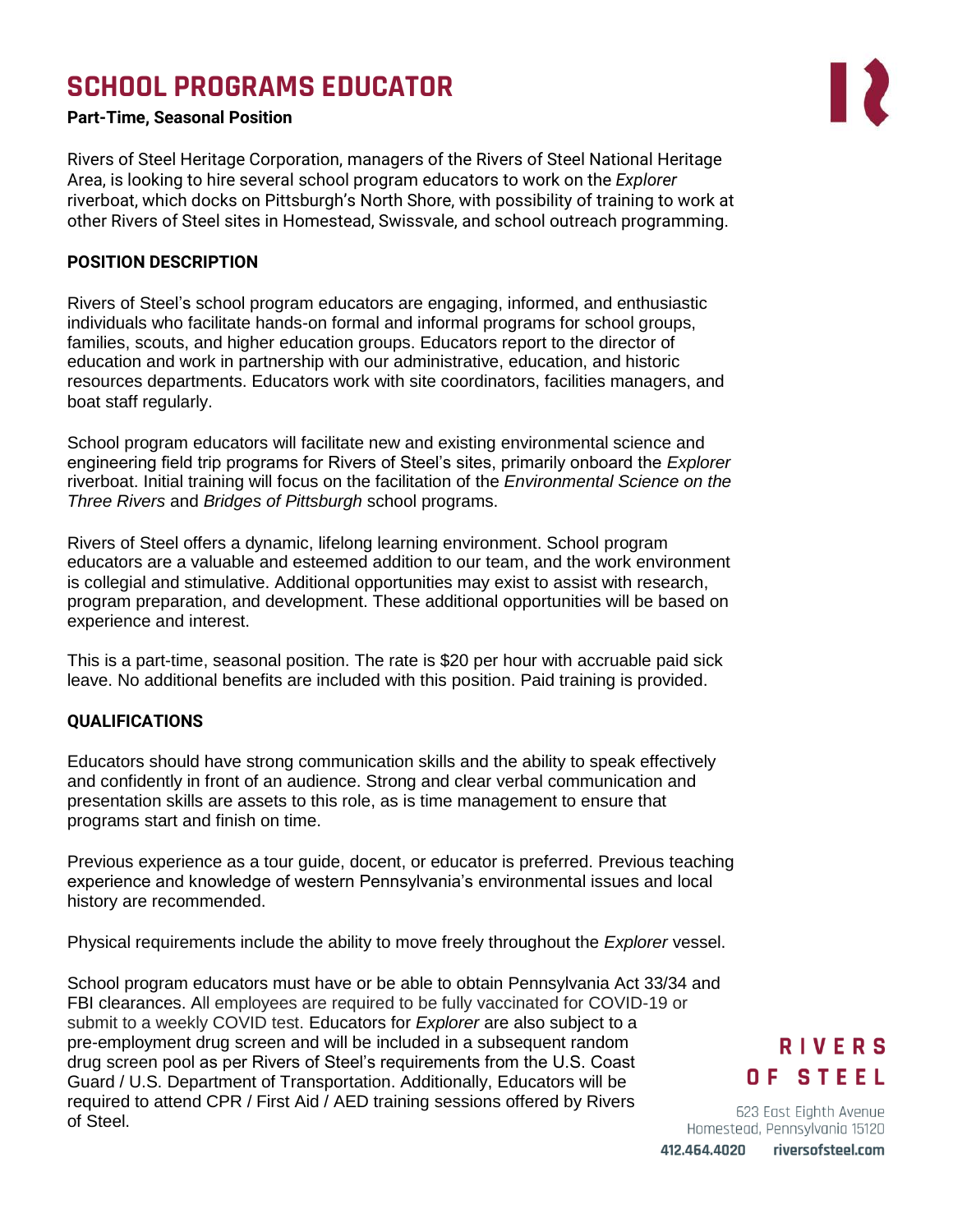## **REQUIREMENTS**

This position requires a dynamic personality with enthusiasm for local ecology and the history and culture of western Pennsylvania. As an ambassador of Rivers of Steel, educators are expected to enjoy working with school students and teachers, set a positive tone during each program, and maintain a general knowledge of the organization's programming to be able to invite the public to experience our sites in different ways. The position includes a mix of team collaboration and independent self-management.

School program educators should be resourceful and proactive workers who can troubleshoot and resolve unexpected situations that may arise during the course of a program. Instinctive customer service skills are vital to working with guests in a pleasant and professional manner.

School program educators are expected to attend all meetings and training events, including those related to program content, safety, customer service, etc. Educators are expected to assist with the setup and cleanup of equipment prior to and following programs and may also occasionally work with the Altru ticketing system. Additionally, educators are expected to facilitate ongoing program evaluation procedures as directed by Rivers of Steel.

School program educators must be able to master program content, adapt teaching style to accommodate a variety of grades / ages, and adopt an emphasis on inquiry while facilitating programming. Bachelor's degree in education, environmental science / studies, biology, chemistry, or equivalent experience is recommended. Weekday, school hour availability is necessary. Select weekends or holidays may also include programming for families and scout groups. Hours will likely not exceed 27 per week.

### **ABOUT RIVERS OF STEEL**

Founded on the principles of heritage development, community partnership, and a reverence for the region's natural and shared resources, Rivers of Steel strengthens the economic and cultural fabric of western Pennsylvania by fostering dynamic initiatives and transformative experiences.

Rivers of Steel showcases the artistry and innovation of our region's industrial and cultural heritage through its historical and 21st-century attractions—offering unique experiences via tours, workshops, exhibitions, festivals, and more. Behind the scenes, Rivers of Steel supports economic revitalization, working at the grassroots level to deepen community partnerships, promote heritage tourism, and preserve local recreational and cultural resources for future generations.

Rivers of Steel's industrial heritage attractions include the Carrie Blast Furnaces National Historic Landmark, the Pump House (site of the Battle of Homestead,) the Bost Building National Historic Landmark, and the W.A. Young & Sons Foundry and Machine Shop National Historic Landmark. Additionally, Rivers of Steel operates the 94-foot *Explorer* riverboat.

### **APPLICATION INSTRUCTIONS**

Please provide a detailed resume and cover letter delineating your relevant experience to education@riversofsteel.com. Applications will be accepted through March 1, 2022.



A paid orientation and training period will take place beginning in early April 2022.